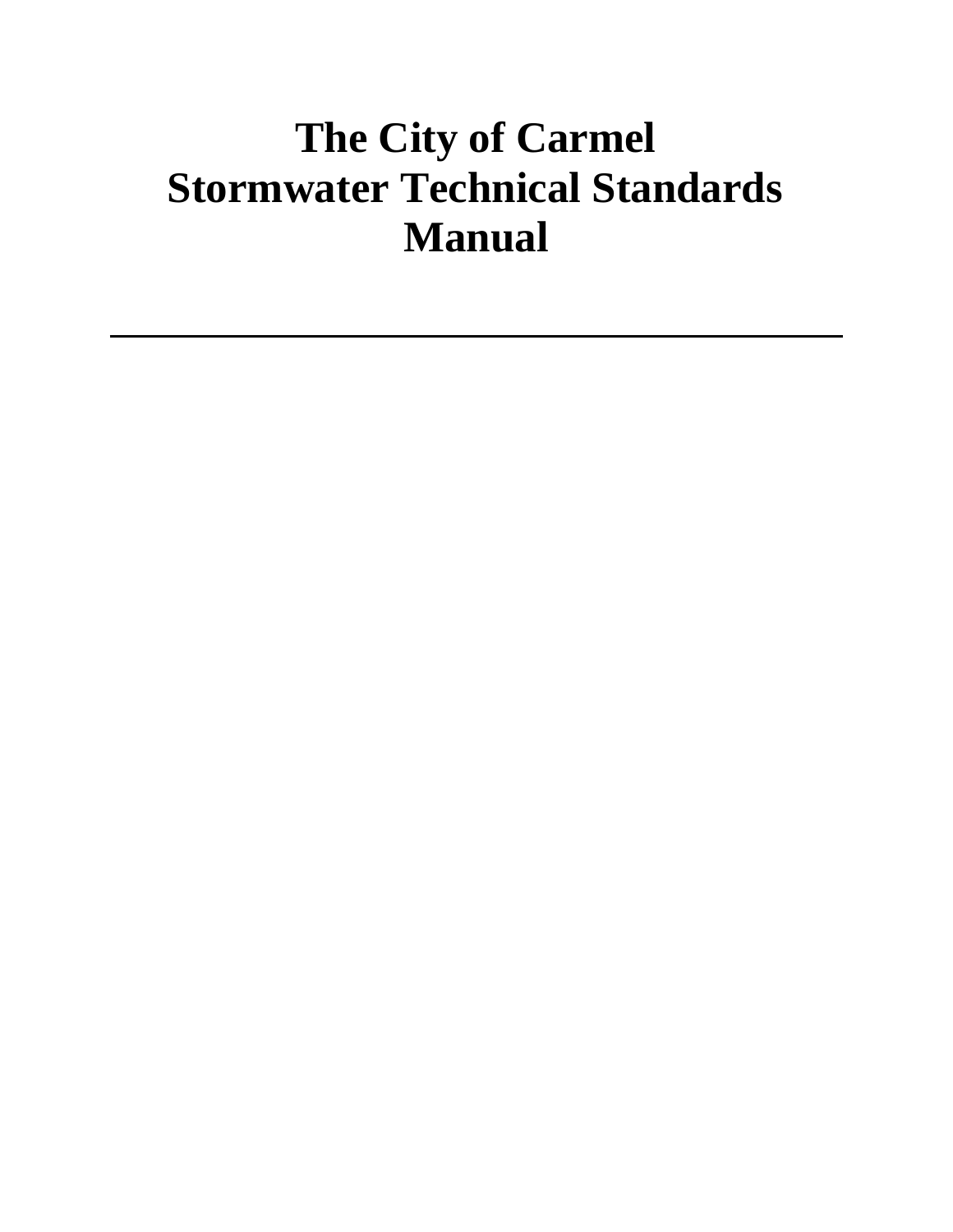### **TABLE OF CONTENTS**

- **Chapter Title**
- **POLICY AND PROCEDURES**
- **HYDROLOGY**
- **HYDRAULICS AND HYDRAULIC STRUCTURES**
- **STORM SEWER PIPES AND OPEN CULVERT MATERIAL**
- **INSTALLATION OF STORMWATER FACILITIES**
- **EROSION AND SEDIMENT CONTROL FOR CONSTRUCTION SITES**
- **POST-CONSTRUCTION STORMWATER QUALITY MANAGEMENT**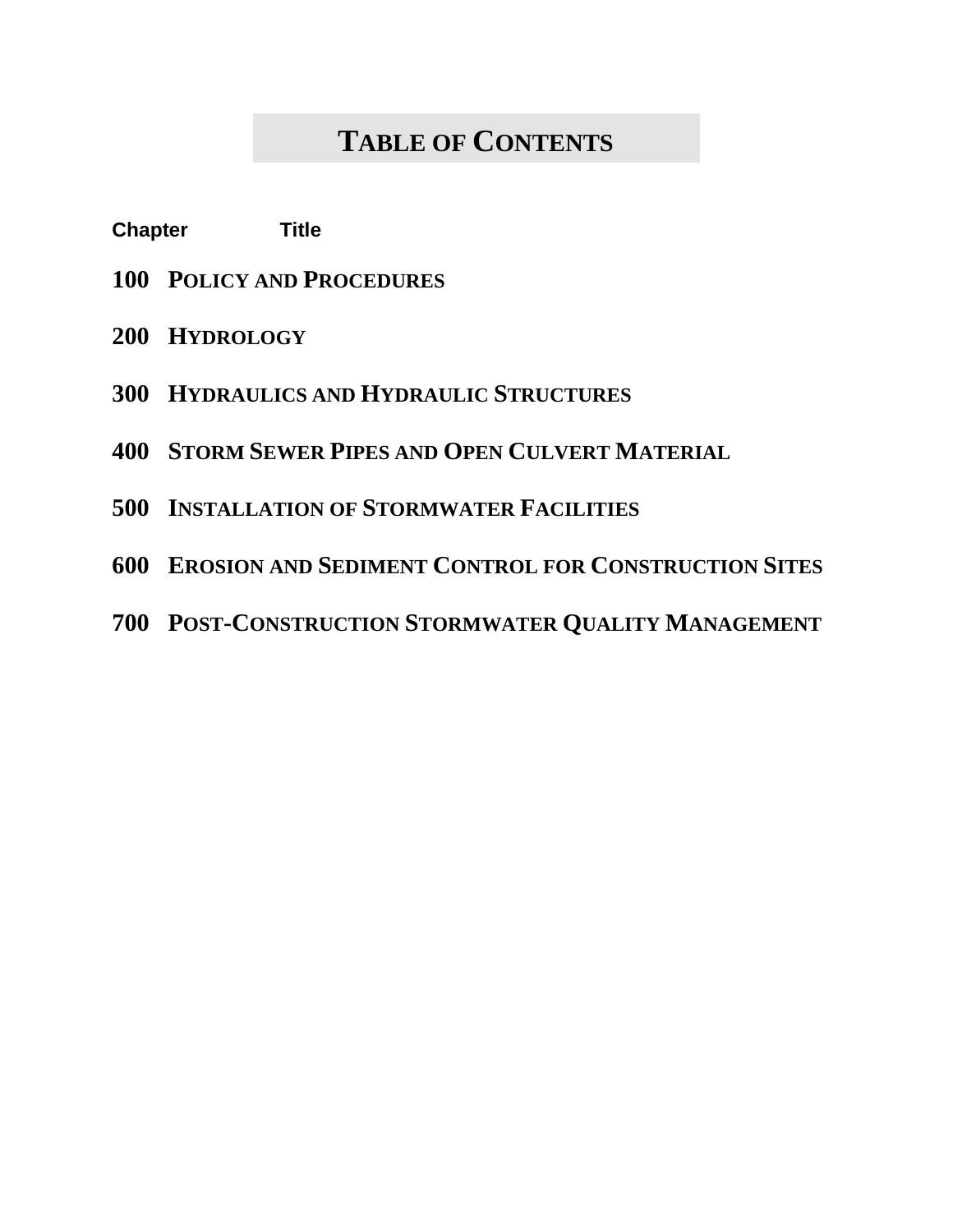#### **CHAPTER 100 POLICY AND PROCEDURES**

#### **SECTION 101 INTRODUCTION**

| 101.01<br>Section<br>Purpose | This manual provides technical standards for proper stormwater management and stormwater quality<br>practices for those engineers, builders, contractors, land planners, and property owners contemplating some<br>form of land alteration or improvement within the City of Carmel. This Stormwater Technical Standards<br>Manual is intended to establish the policies relating to stormwater management, stormwater quality<br>practices, and flood control, submittal requirements and procedures for issuance of a stormwater permit, and<br>procedures for inspection, testing and final acceptance of stormwater facilities. |  |  |  |  |  |  |
|------------------------------|-------------------------------------------------------------------------------------------------------------------------------------------------------------------------------------------------------------------------------------------------------------------------------------------------------------------------------------------------------------------------------------------------------------------------------------------------------------------------------------------------------------------------------------------------------------------------------------------------------------------------------------|--|--|--|--|--|--|
| 101.02<br>Provisions         | This Manual, together with all future revisions, shall be referred to as "The City of Carmel Stormwater<br>Technical Standards Manual". The City of Carmel has been granted authority to "protect the safety, health,<br>and general welfare of the citizens of the City of Carmel by requiring compliance with standards and<br>practices, which result in proper stormwater drainage and sediment control in the accomplishment of land<br>alterations or other improvements.                                                                                                                                                     |  |  |  |  |  |  |
| 101.03<br>Applicability      | This Manual applies to all land altering projects as stated and defined in §6-181 of the Carmel City Code.<br>Any land alteration, within the jurisdiction of this Manual, shall be accomplished in conformity with the<br>stormwater requirements set forth herein. "Land Alteration" shall generally refer to any on-site or off-site<br>action taken relative to land which either:                                                                                                                                                                                                                                              |  |  |  |  |  |  |
|                              | Changes the contour; or<br>1.                                                                                                                                                                                                                                                                                                                                                                                                                                                                                                                                                                                                       |  |  |  |  |  |  |
|                              | Increases the runoff rate or volume; or<br>2.                                                                                                                                                                                                                                                                                                                                                                                                                                                                                                                                                                                       |  |  |  |  |  |  |
|                              | 3.<br>Changes the elevation; or                                                                                                                                                                                                                                                                                                                                                                                                                                                                                                                                                                                                     |  |  |  |  |  |  |
|                              | Decreases the rate at which water is absorbed; or<br>4.                                                                                                                                                                                                                                                                                                                                                                                                                                                                                                                                                                             |  |  |  |  |  |  |
|                              | 5.<br>Changes the drainage pattern; or                                                                                                                                                                                                                                                                                                                                                                                                                                                                                                                                                                                              |  |  |  |  |  |  |
|                              | Creates or changes a stormwater facility; or<br>6.                                                                                                                                                                                                                                                                                                                                                                                                                                                                                                                                                                                  |  |  |  |  |  |  |
|                              | Involves construction, enlargement, location or relocation of any building on a permanent foundation; or<br>7.                                                                                                                                                                                                                                                                                                                                                                                                                                                                                                                      |  |  |  |  |  |  |
|                              | Increases the delivery of point and/or non-point source pollution to streams; or<br>8.                                                                                                                                                                                                                                                                                                                                                                                                                                                                                                                                              |  |  |  |  |  |  |
|                              | <b>9.</b> Relocates, encloses, or alters a stream or open channel stormwater conveyance; or                                                                                                                                                                                                                                                                                                                                                                                                                                                                                                                                         |  |  |  |  |  |  |
|                              | 10. Creates an impoundment.                                                                                                                                                                                                                                                                                                                                                                                                                                                                                                                                                                                                         |  |  |  |  |  |  |
|                              | This Manual should be used in conjunction with $§6-180$ through $§6-209$ of the Carmel City Code.<br>Additional requirements related to land alteration shall be found in the existing codes and ordinances of the<br>City of Carmel. Exceptions to the provisions of this Manual are provided in $§6-180$ through $§6-209$ of the<br>Carmel City Code.                                                                                                                                                                                                                                                                             |  |  |  |  |  |  |
| 101.04                       | This Manual is organized to present the technical and engineering procedures and criteria needed to comply                                                                                                                                                                                                                                                                                                                                                                                                                                                                                                                          |  |  |  |  |  |  |

with the City of Carmel stormwater regulations. A copy of the City of Carmel's pertinent stormwater management ordinance is presented in the Appendix of this Chapter. In addition, the general design policy and procedures are presented.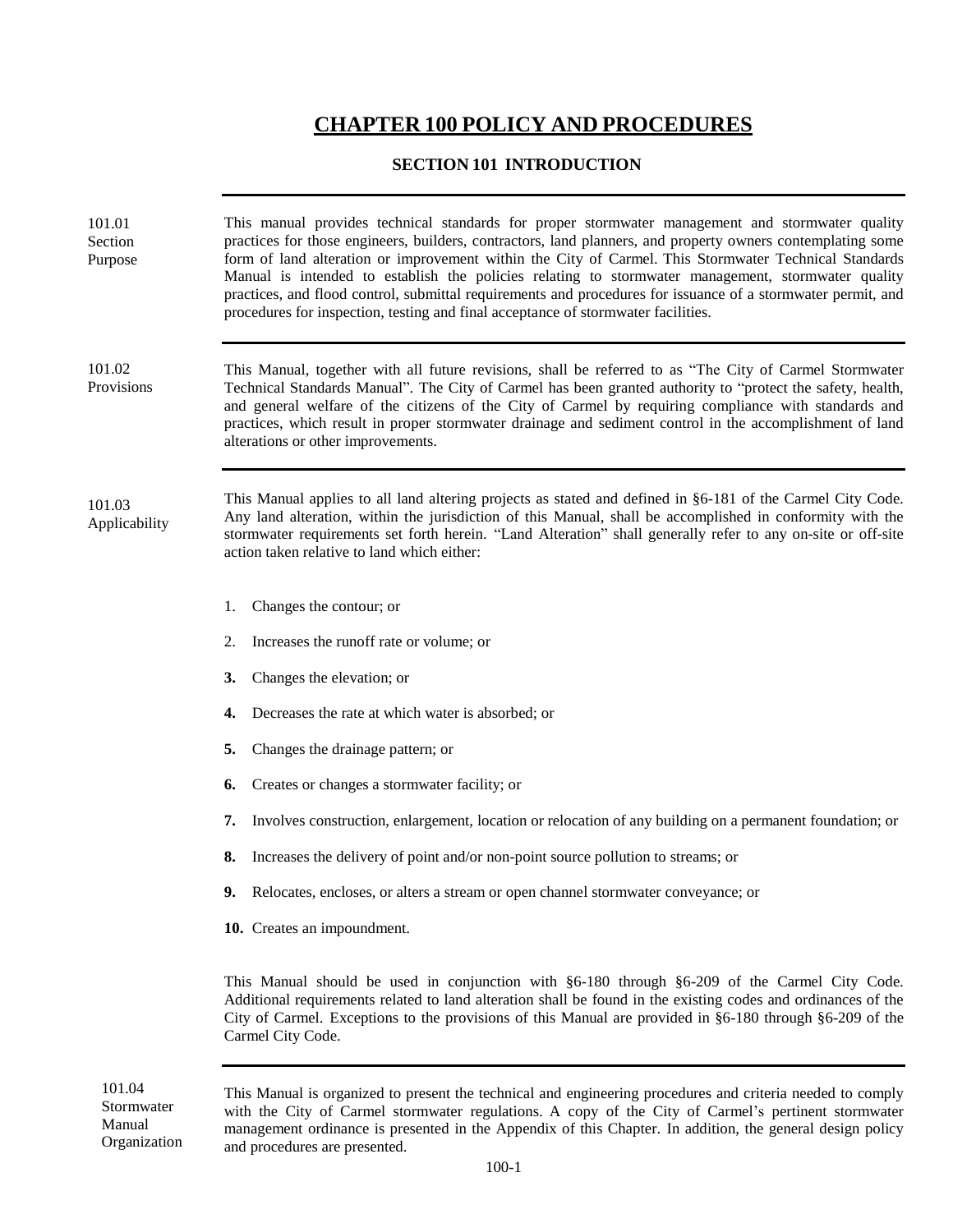101.05 Updating The process of updating this Manual shall be through the City of Carmel Engineering Department. This Manual shall be periodically updated and revised, as necessary, to reflect current engineering practices and information applicable to the City of Carmel. Users of this Manual shall obtain any and all updates and supplements to this Manual each time a land alteration project is considered. The users shall bear the ultimate responsibility for checking for and obtaining updated material.

> The most current standards shall be required for approval of a land alteration. The incorporation of outdated standards in the design, implementation, and construction of a land alteration shall be cause for the City of Carmel to reject the proposed land alteration.

#### **SECTION 102 PERMIT REQUIREMENTS AND PROCEDURES**

The project site owner shall submit an application for a stormwater management permit to the City of Carmel per §6-199 of the Carmel City Code.

102.01 Introduction

> The project site owner shall submit an application for a Stormwater Management Permit to the City of Carmel. If the applicant is submitting a packet to the City of Carmel Technical Advisory Committee, then the information that should be included with each submittal to satisfy the requirements of the application is detailed in the following sections. If the applicant is not submitting a packet to the Technical Advisory Committee, then the applicant shall still submit Construction Plans (Section 102.02), a Stormwater Drainage Technical Report (Section 102.03), and a Stormwater Pollution Prevention Plan (Section 102.04) to the City of Carmel Engineering Department.

> Specific projects or activities may be exempt from all or part of the informational requirements listed below. Exemptions are detailed in the applicable ordinances and "Applicability and Exemptions" Sections of Chapters 200 through 700. If a project or activity is exempt from any or all requirements of the ordinances or this Manual, an application should be filed listing how the exemption criteria are satisfied, in lieu of the information requirements listed below. The level of detailed information requested below is not required from individual lots developed within a larger permitted project site. Review and acceptance of such lots is addressed in Section 102.08 of this Chapter. Conforming to the requirements of this manual does not relieve the project site owner from complying with the requirements of the City of Carmel Flood Hazard Ordinance. Protection must be developed in accordance with that ordinance in addition to those set forth in this manual.

| 102.02<br><b>Construction Plans</b><br>General | Construction plan sheets (larger than 11" by 17", but not to exceed 24" by 36" in size) with a scale of 1 inch<br>$=$ 20 feet, 30 feet, 40 feet, 50 feet or 60 feet, and an accompanying narrative report shall describe and depict<br>the existing and proposed conditions. The current revision date shall be indicated on all sheets.<br>Construction plans need to include the following detailed items: |
|------------------------------------------------|--------------------------------------------------------------------------------------------------------------------------------------------------------------------------------------------------------------------------------------------------------------------------------------------------------------------------------------------------------------------------------------------------------------|
|                                                | i. Title sheet which includes location map, vicinity map, operating authority, design company<br>name, developer name, and index of plan sheets.                                                                                                                                                                                                                                                             |
|                                                | 11. A copy of a legal boundary survey for the site, performed in accordance with Rule 12 of<br>Title 865 of the Indiana Administrative Code or any applicable and subsequently adopted<br>rule or regulation for the subdivision limits, including all drainage easements and wetlands.                                                                                                                      |
|                                                |                                                                                                                                                                                                                                                                                                                                                                                                              |

iii. An overall project stormwater management plan that includes the location, dimensions, and supporting analyses of all detention/retention facilities, primary conveyance facilities, and outlet conditions for all phases of a multi-phase development.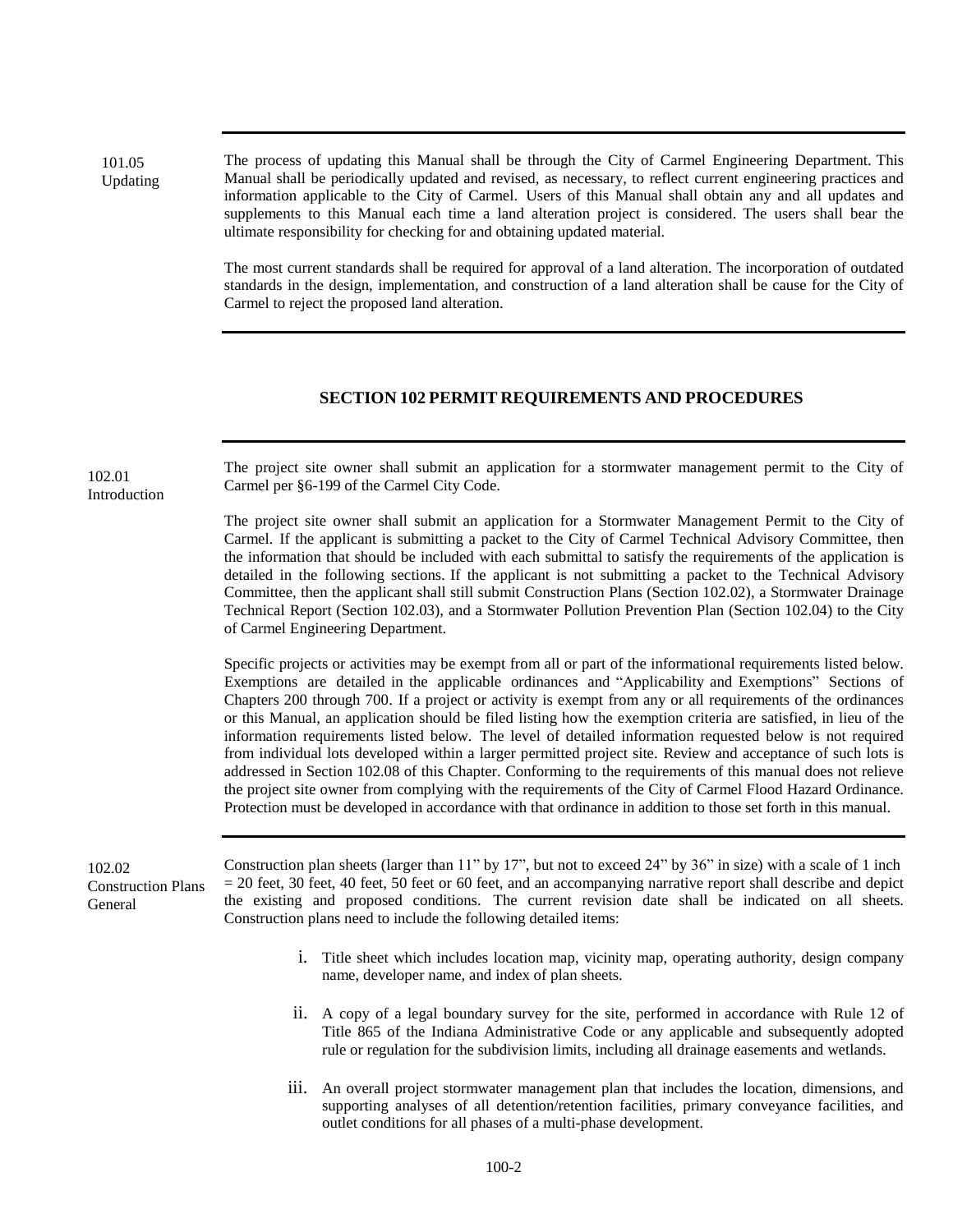- iv. A reduced plat or project site map showing the parcel identification numbers, lot numbers, lot boundaries, easements, and road layout and names. The reduced map shall be legible and submitted on a sheet or sheets no larger than eleven (11) inches by seventeen (17) inches for all phases or sections of the project site.
- v. An existing project site layout that shall include the following information:
	- a. A topographic map of the land to be developed and such adjoining land whose topography may affect the layout or drainage of the development. When a road borders the land being developed, the survey shall include the road to the limits of the right-of-way on the opposite side of the road and across entire frontage. The contour intervals shall be one (1) foot if the general slope of the development is less than or equal to three percent  $(\leq 3\%)$  and shall be two (2) feet when the general slope is greater than three percent  $(>3%)$ . All elevations shall be given in North American Vertical Datum of 1988 (NAVD). The horizontal datum of topographic map shall be based on Indiana State Plane Coordinates, NAD83. The map will contain a notation indicating these datum information. The names of adjoining properties shall be labeled on the map.
		- a] If the project site is less than or equal to two (2) acres in total land area, the topographic map shall include all topography of land surrounding the site to a distance of at least one hundred (100) feet.
		- b] If the project site is greater than two (2) acres in total land area, the topographic map shall include all topography of land surrounding the site to a distance of at least two hundred (200) feet.
	- b. Location, name, and normal water level of all wetlands, lakes, ponds, and water courses on or adjacent to the project site.
	- c. Location of all existing structures on the project site.
	- d. One hundred (100) year floodplains, floodway fringes, and floodways, established or identified in accordance with the City of Carmel Flood Hazard Area Ordinance. Please note if none exists.
	- e. Identification and delineation of vegetative cover such as grass, weeds, brush, and trees on the project site.
	- f. Location of storm, sanitary, combined sewer, and septic tank systems and outfalls with all top of casting elevation, invert elevations, pipe sizes, and pipe material indicated. Existing structure and pipe information shall be as-built information and not design information.
	- g. Land use of all adjacent properties.
	- h. Identification and delineation of sensitive areas.
	- i. The location of regulated drains, farm drains, inlets and outfalls and associated easements and widths of said easements.
	- j. Location of all existing cornerstones within the proposed development and a plan to protect and preserve them.
	- k. Location of all known wells.
	- l. Location of known potential contaminant facilities.
	- m. Location of all other known utilities with pertinent information including top of casting elevation, invert elevations, pipe size, valve locations, hand hole locations.
	- n. Other information per the Digital Submission Policy.
- vi. Utility plan sheet(s) showing the location of all existing and proposed utility lines for the project, including all available information related to the utilities, such as pipe size and material, and invert elevations. This shall be in addition to any other plan or profile sheets required by the utility having jurisdiction over the utility installation.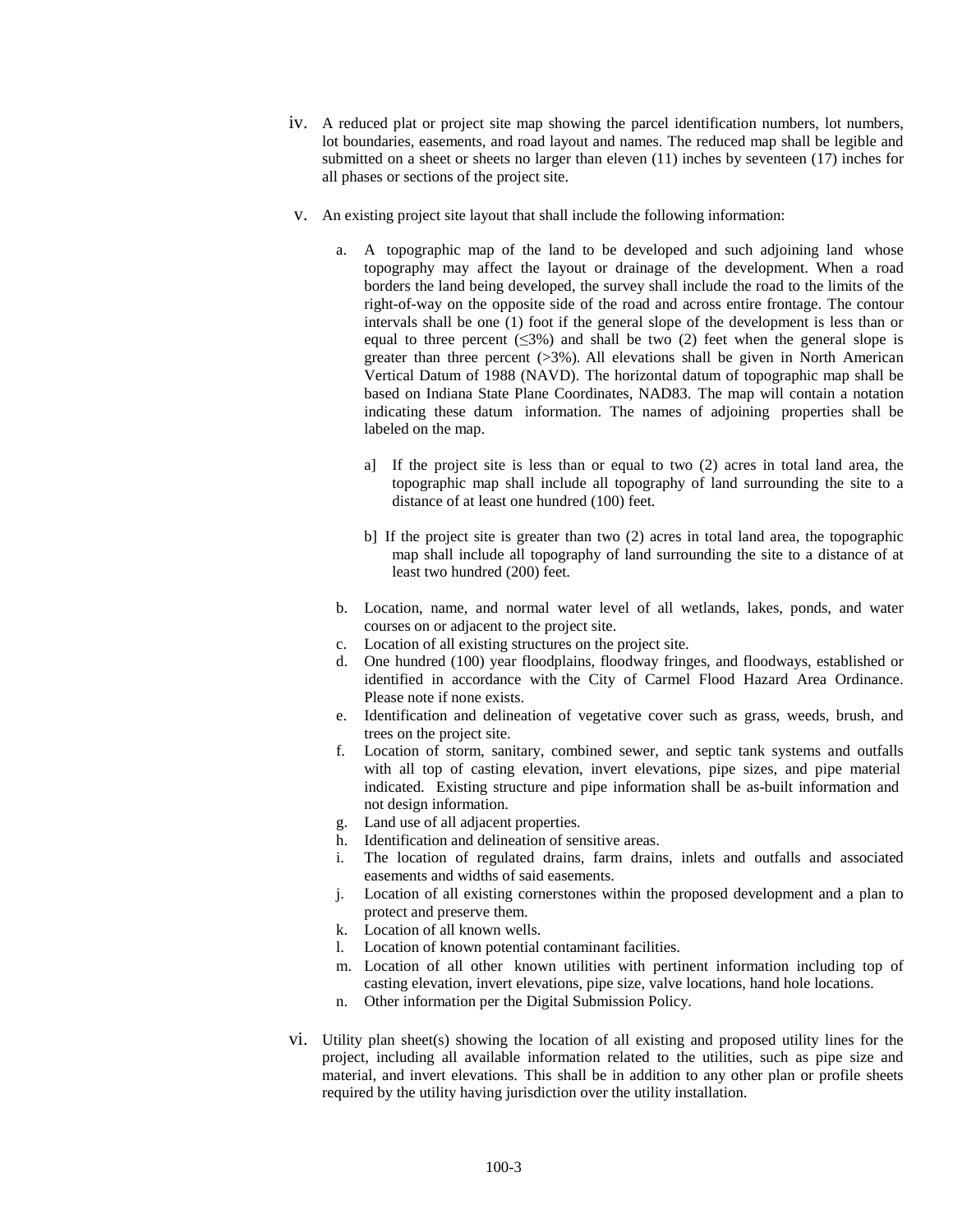vii. Storm sewer plan/profile sheet(s) at a scale of 5 vertical and 50 horizontal showing the elevation, size, length, slope, location of all proposed storm sewers, including subsurface drains, existing and proposed ground surface profiles, top of casting elevations, structure numbers, pipe invert elevations, casting type, structure type, and all existing and proposed utility crossings also shall be indicated and any other information per the Digital Submission Policy. The actual correct datum (not an assumed one) shall be used for the profile sheets and all invert and other elevations noted. Limits of granular backfill may be indicated on the plan and profile sheets; however, any references with general notes, plan notes, or legends to the granular backfill material shall reference the appropriate trench detail on the detail sheets. The hydraulic grade line shall be indicated on the profiles to demonstrate that the hydraulic grade line remains below the rim elevation for the design condition. The following statement shall be included on all plan/profile sheets:

The storm sewer system shall be constructed per design specified and as approved by the City of Carmel on the final approved construction plans. Deviations from the approved design shall only be permitted due to special circumstances or difficulty during construction and will require prior field approval from a designated representative of the City of Carmel in addition to supplemental approval by the design engineer. An explanation of any such deviation shall be included as a requirement on as-built/record drawings submitted for release of performance guarantees. Approved design slopes identified as generating velocities of 2.5 fps or less or 10 fps or greater (at full flow capacity) shall require as-built certification at the time of construction, prior to backfilling the pipe. The contractor is instructed to as-built each section of storm pipe as it is being installed to ensure compliance with the design plans and as approved by the City of Carmel.

- viii. Proposed subdivision landscape plans
- ix. A copy of the subdivision covenants
- x. Any other information required by the City of Carmel in order to thoroughly evaluate the submitted material.
- xi. A grading and drainage plan, including the following information:
	- a. Existing drainage facilities, including size, material, invert elevations and top casting information. Existing structure and pipe information shall be as-built information and not design information.
	- b. Location of all proposed site improvements, including roads, utilities, lot delineation and identification, proposed structures, and common areas.
	- c. One hundred (100) year floodplains, floodway fringes, and floodways established in accordance with the City of Carmel Flood Hazard Area Ordinance. Please note if none exists.
	- d. Delineation of all proposed land disturbing activities, including off-site activities that will provide services to the project site.
	- e. Information regarding any off-site borrow, stockpile, or disposal areas that are associated with a project site, and under the control of the project site owner.
	- f. Proposed topographic information at one-foot contour interval based on NAVD 1988.
	- g. Details of all existing streams and watercourses, and new drainage systems such as culverts, bridges, storm sewers, sub-surface drains (for both swales and roadways), curbing, conveyance channels, and 100-year overflow paths/ponding areas shown as hatched areas, along with all associated easements. Details to be shown include structure locations, with structure number reference and top of casting elevations, piping between structures as well as other drainage pipe (roof drains, subsurface drains, etc.). Existing structure and pipe information shall be as-built information and not design elevations.
	- h. Indication as to the system being public or private.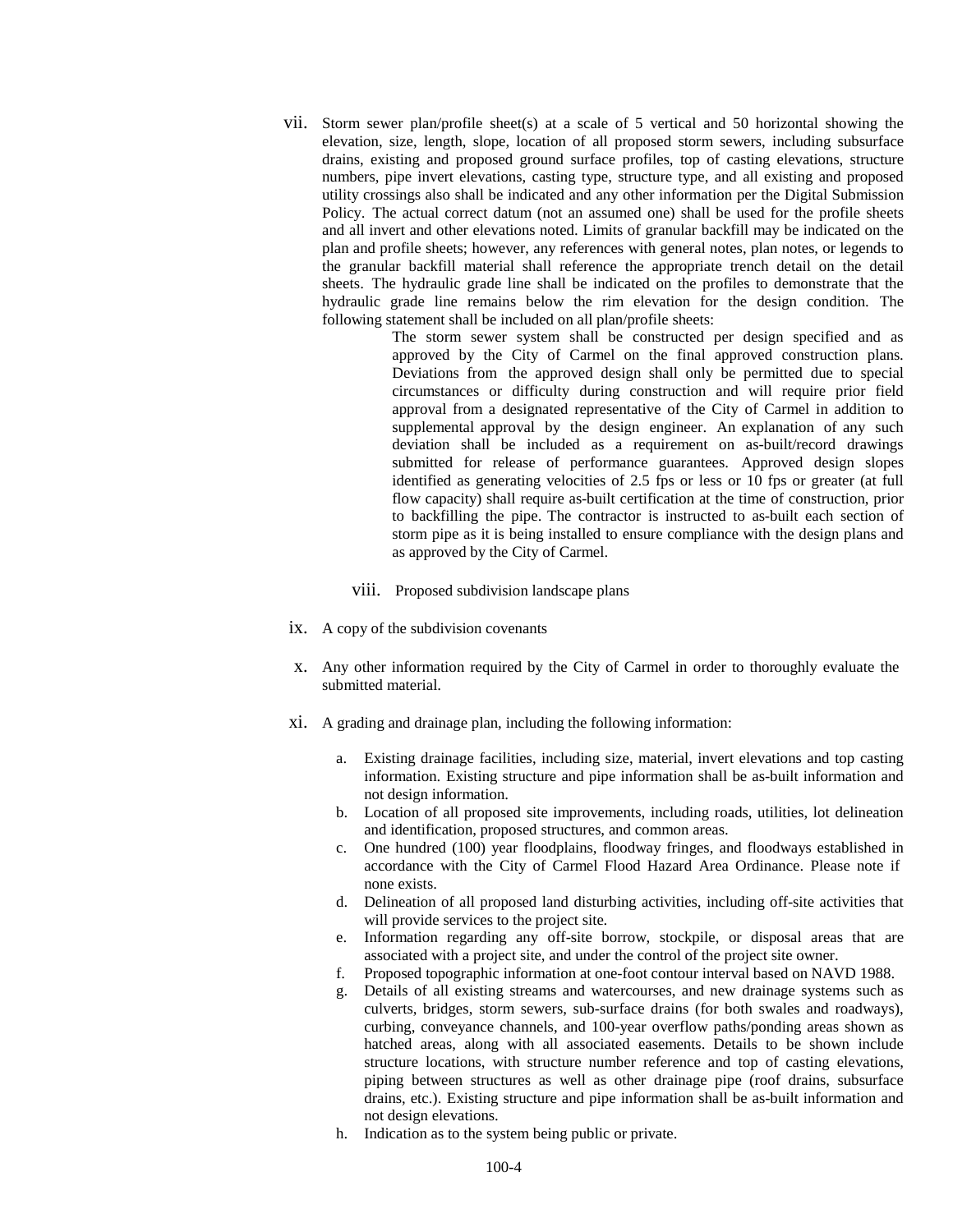- i. Locations of any off-site drainage swales, ditches and any other facilities that discharge onto the site of the proposed subdivision.
- j. Location, size, and dimensions of features such as permanent retention or detention facilities, including natural or constructed wetlands, used for the purpose of stormwater management. Include existing retention or detention facilities that will be maintained, enlarged, or otherwise altered and new ponds or basins to be built, critical pond elevations, pond bottom elevation, top bank elevation, spillway location and elevation, and transverse slopes of dry detention areas.
- k. Emergency flood routing path(s) and their invert elevations from detention facilities to the receiving system.
- l. One or more typical cross sections of all existing and proposed channels or other open drainage facilities carried to a point above the 100-year high water and showing the elevation of the existing land and the proposed changes, together with the high water elevations expected from the 100-year storm under the controlled conditions called for by the City of Carmel's Stormwater Management Ordinance, and the relationship of structures, streets, and other facilities.
- m. A drainage summary, which summarizes the basic conditions of the drainage design, including site acreage, off-site/upstream acreage, allowable release rates, postdeveloped 10-year, and 100-year flows leaving the site, volume of detention required, volume of detention provided, and any release rate.
- n. If a storm sewer or similar type of system is used, provide details showing connection to the main system or method of discharge into stream or reservoir, distance to stream outlet, locations and sizes of lift stations, manholes, inlets, junction boxes, and other necessary appurtenances.
- o. The elevations at each corner of every lot, all grade breaks (in swales, or lots and streets), a minimum house pad elevation for each lot or block, and the flood protection grade for each lot or block.
- p. Definition of minimum flood protection grade in accordance with this manual.
- q. Drainage arrows shall be indicated for all surface drainage, swales and on each side of every break in swale slopes.
- r. Label slopes of all surface drainage swales.
- s. Typical cross section of pond if not in accordance with standard cross section.
- t. Other information required by the Digital Submission Policy.
- xii. Site or development plan per the Subdivision Control Ordinance and ADLS/DP Ordinance
- xiii. Detail sheets identifying pertinent details related to the stormwater management system.
- xiv. A Structure Data Table shall be provided in the plan set. At a minimum, the structure data shall include the following information: structure number reference, upstream structure number, downstream structure number, top casting elevation, upstream pipe elevation, downstream pipe elevation, pipe length, pipe material, pipe size, type of structure and detail reference to type of structure and any notes related to the structure.

102.03 Stormwater Drainage Technical Report General

A stormwater drainage technical report shall contain a discussion of the steps taken in the design of the stormwater drainage system. Note that in order to gain an understanding of and to evaluate the relationship between the proposed improvements for a specific project section/phase and the proposed improvements for an overall multi-section (phased) project, the detailed information requested herein for the first section/phase being permitted shall be accompanied by an overall project plan that includes the location, dimensions, and supporting analyses of all detention/retention facilities, primary conveyance facilities, and outlet conditions. Analysis that includes impact of or impact on existing drainage facilities shall be based on the as-built condition, not the original design condition. The technical report needs to include the following detailed items:

- i. Drainage calculations:
	- a. Pre-development calculations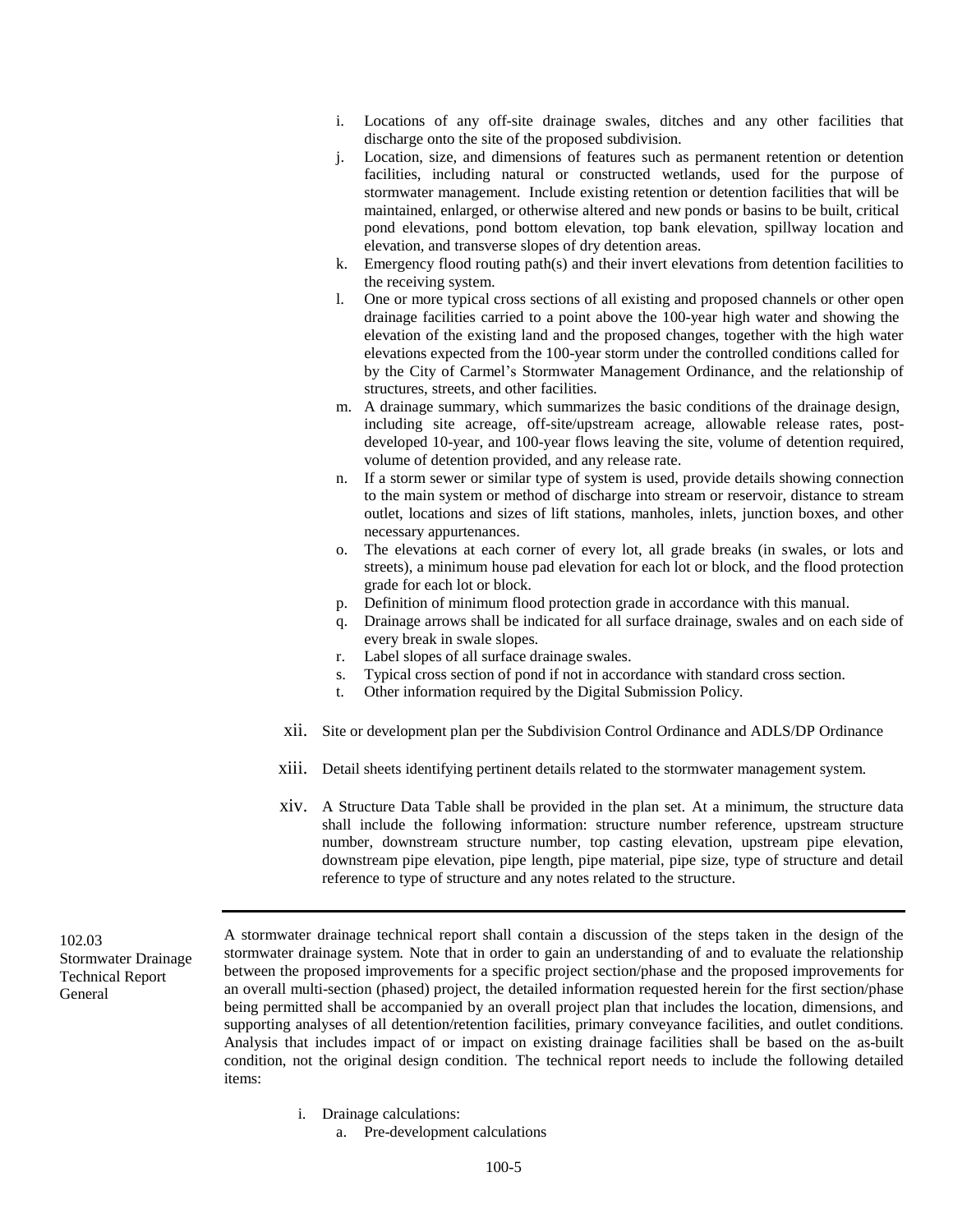- i. Pre-development watershed map, including the drainage area designation corresponding to the designations in the drainage calculations, the area in acres for each drainage area and any off-site drainage areas that need to be accommodated by the system, including the fully developed right-of-way per the City of Carmel Thoroughfare Plan, the post developed curve numbers for each drainage area.
- ii. Pre-existing soils hydrologic group calculations.
- iii. Soils hydrologic group calculations.
- iv. Existing conditions peak runoff calculations including the runoff curve number calculation, time of concentration calculation, and anticipated "C" values of master planned areas.
- v. Rainfall intensity data table.
- b. Post-development calculations
	- i. Post-development watershed map, including the drainage area designation corresponding to the designations in the drainage calculations, the area in acres for each drainage area, the post developed curve numbers for each drainage area.
	- ii. Watershed map showing that all off-site acreage draining through the site is accommodated, including the fully developed right-ofway per the City of Carmel Thoroughfare Plan,
	- iii. Soils hydrologic group calculations.
	- iv. Post-developed peak runoff calculations including the runoff curve number calculation, time of concentration calculation, and anticipated "C" values of master planned areas.
	- v. Rainfall intensity data table.
- c. Detention calculations
	- i. Stage/Storage Discharge Calculations
	- ii. Critical storm discharge routed through pond/outlet structure
	- iii. Critical pond elevations, including top bank and spillway elevations.
- d. Pipe sizing calculations
	- i. Storm Basin Watershed Map, include the basin area designation corresponding to each individual inlet designation in the drainage calculations and the area in acres for each basin area.
	- ii. Inlet grate design, including gutter spread calculations.
	- iii. Confirm sizing of existing roadside culverts to which site runoff (including water draining to culvert from offsite) is being discharged.
	- vi. Basin runoff coefficients. Master planned areas shall indicate an assumed "C" value for future development.
	- vii. Time of concentration and time of travel calculations
		- a. Local basin
		- b. Aggregate basin
	- viii. Total runoff calculations
		- a. Local basin
		- b. Aggregate basin
	- ix. Rainfall intensity data table
	- x. Pipe sizing
	- xi. Pipe length
	- xii. Full flow capacity
	- xiii. Pipe velocities
		- a. Critical design
		- b. Full flow capacity
	- xiv. Hydraulic grade line calculations
- ii. A summary report, including the following information:
	- a. Description of the nature and purpose of the project.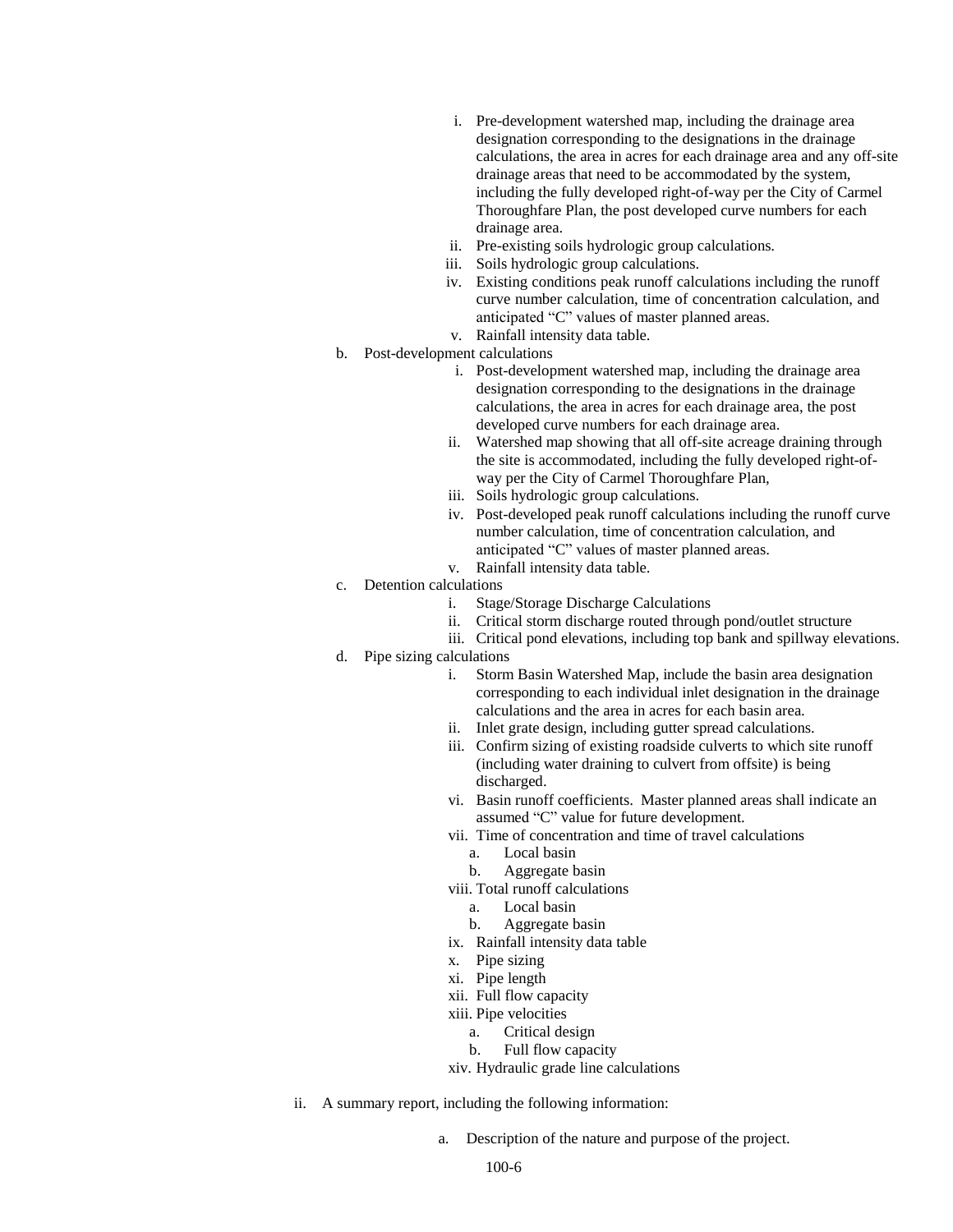- b. The significant drainage problems associated with the project.
- c. The analysis procedure used to evaluate these problems and to propose solutions.
- d. Any assumptions or special conditions associated with the use of these procedures, especially the hydrologic or hydraulic methods.
- e. The proposed design of the drainage control system.
- f. The results of the analysis of the proposed drainage control system showing that it does solve the project's drainage problems and that it meets the requirements of the ordinance and these standards. This shall include a table summarizing, for each eventual site outlet, the pre-developed acreage tributary to each eventual site outlet, the unit discharge allowable release rate used, the resulting allowable release rate in cfs for the post-developed 10-year and 100-year events, pre-developed 2-year flow rates in cfs as well as pre- and post-developed flow rates for 10- and 100-year events. The worksheet provided as Table 102-1 should be filled and submitted as part of the report. Any hydrologic or hydraulic calculations or modeling results shall be adequately cited and described in the summary description. If hydrologic or hydraulic models are used, the input and output files for all necessary runs shall be included in the appendices. A map showing any drainage area subdivisions used in the analysis shall accompany the report.
- g. Soil properties, characteristics, limitations, and hazards associated with the project site and the measures that will be integrated into the project to overcome or minimize adverse soil conditions.
- h. A narrative and photographic record of the condition of the downstream receiving system and a report of the expected impact of the development's stormwater runoff or any receiving stream or downstream property.
- i. Identification of any other State or Federal water quality permits that are required for construction activities associated with the owner's project site.
- j. Proof of Errors and Omissions Insurance for the registered professional engineer or licensed surveyor showing a minimum amount of \$1,000,000 in coverage.
	- k. Current revision date.
- l. A statement as to whether or not the FEMA Base Flood elevation will flood portions of the property via the outfall or storm piping system.
- iii. A Hydrologic/Hydraulic Analysis, consistent with the methodologies and calculation included in Chapters 200 and 300 of this Manual, and including the following information:
	- a. A hydraulic report detailing existing and proposed drainage patterns on the subject site. The report should include a description of present land use and proposed land use. Any off-site drainage entering the site or any downstream restrictions shall be addressed as well and accommodated by the system. This report should be comprehensive and detail all of the steps the engineer took during the design process.
	- b. All hydrologic and hydraulic computations should be included in the submittal. These calculations should include, but are not limited to the following: runoff calculations, stage-discharge relationships, and storage volumes.
	- c. Copies of all computer runs. These computer runs should include both the input and the outputs. Electronic copies of the computer runs with input files shall also be included.
	- d. A set of exhibits should be included showing the drainage sub-areas and a schematic detailing of how the computer models were set up.
	- e. A conclusion which summarizes the hydraulic design and details how this design satisfies the City of Carmel's Stormwater Management Ordinance.

102.04 Stormwater Pollution Prevention Plan General

A Stormwater Pollution Prevention Plan (SWPPP) for new development and redevelopment shall contain a SWPPP for construction and post-construction activities:

i. SWPPP for Construction Sites: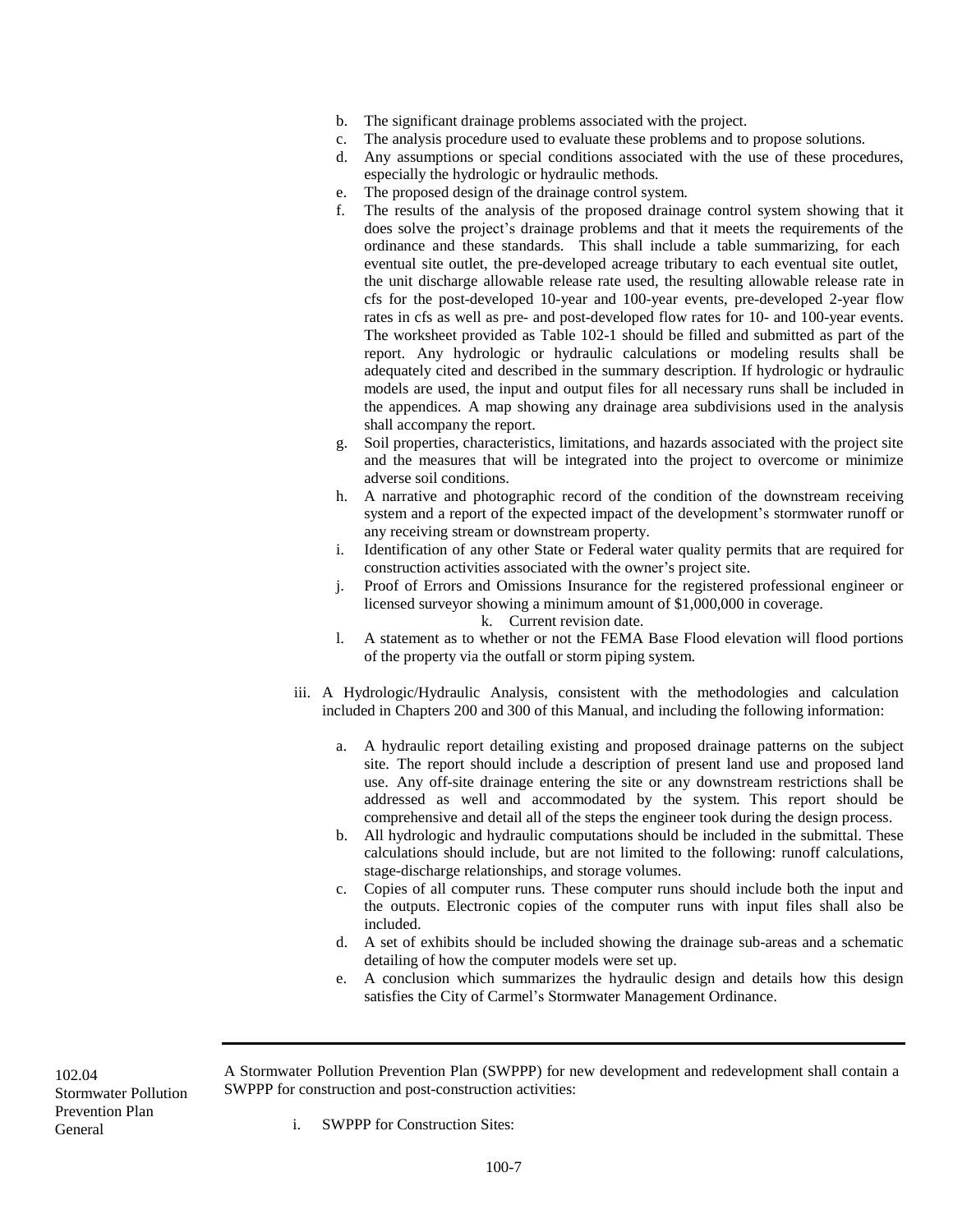- a. Location, dimensions, detailed specifications, and construction details of all temporary and permanent stormwater quality measures.
- b. Soil map of the predominant soil types, as determined by the United States Department of Agriculture (USDA), Natural Resources Conservation Service (NRCS) Soil Survey, or as determined by a soil scientist. Hydrologic classification for soils should be shown when hydrologic methods requiring soils information are used. A soil legend shall be included with the soil map accompanied by a brief description of how the site has accommodated the existing soil limitations.
- c. 14-Digit Watershed Hydrologic Unit Code.
- d. An estimate of the peak discharge, based on the ten (10) year storm 24-hour event, of the project site for post-construction conditions.
- e. Locations where stormwater may be directly discharged into groundwater, such as abandoned wells or sinkholes. Please note if none exists.
- f. Locations of specific points where stormwater discharge will leave the project site.
- g. Name of all receiving waters. If the discharge is to a separate MS4, identify the name of the municipal owner and the ultimate receiving water.
- h. Temporary stabilization plans and sequence of implementation, including specifications and application rates for soil amendments and seed mixtures and the type and application rate for anchored mulch.
- i. Permanent stabilization plans and sequence of implementation, including specifications and application rates for soil amendments and seed mixtures and the type and application rate for anchored mulch.
- j. General construction sequence of how the project site will be built, including phases of construction.
- k. Construction sequence describing the relationship between implementation of stormwater quality measures and stages of construction activities.
- l. Location of proposed soil stockpiles and borrow areas or disposal areas.
- m. A typical erosion and sediment control plan for individual lot development.
- n. A description of potential pollutant sources associated with the construction activities.
- o. Material handling and storage associated with construction activity shall meet the spill prevention and spill response requirements in 327 IAC 2-6.1.
- p. Name, address, telephone number, and list of qualifications of the trained individual in charge of the mandatory stormwater pollution prevention self-monitoring program for the project site.
- q. Current revision date on all sheets.
- ii. SWPPP for Post-Construction
	- a. Description of the potential pollutant sources associated with the proposed land use.
	- b. Location, dimensions, detailed specifications, and construction details of all postconstruction stormwater quality measures.
	- c. A sequence describing when each post-construction stormwater quality measure will be installed.
	- d. A description of measures that will be installed to control pollutants in stormwater discharges that will occur after construction activities have been completed. Such practices include infiltration of runoff, flow reduction by use of open vegetated swales and natural depressions, buffer strip and riparian zone preservation, filter strip creation, minimization of land disturbance and surface imperviousness, maximization of open space, and stormwater retention and detention ponds.
	- e. Stormwater quality measures that will be implemented to prevent or minimize adverse impacts to stream and riparian habitat.
	- f. An operation and maintenance manual for all post-construction stormwater quality measures to facilitate their proper long-term function. This operation and maintenance manual shall be made available to future parties who will assume responsibility for the operation and maintenance of the post-construction stormwater quality measures. The manual shall include the following:
		- i. Contact information for the BMP owner (i.e. name, address, business phone number, cell phone number, pager number, e-mail address).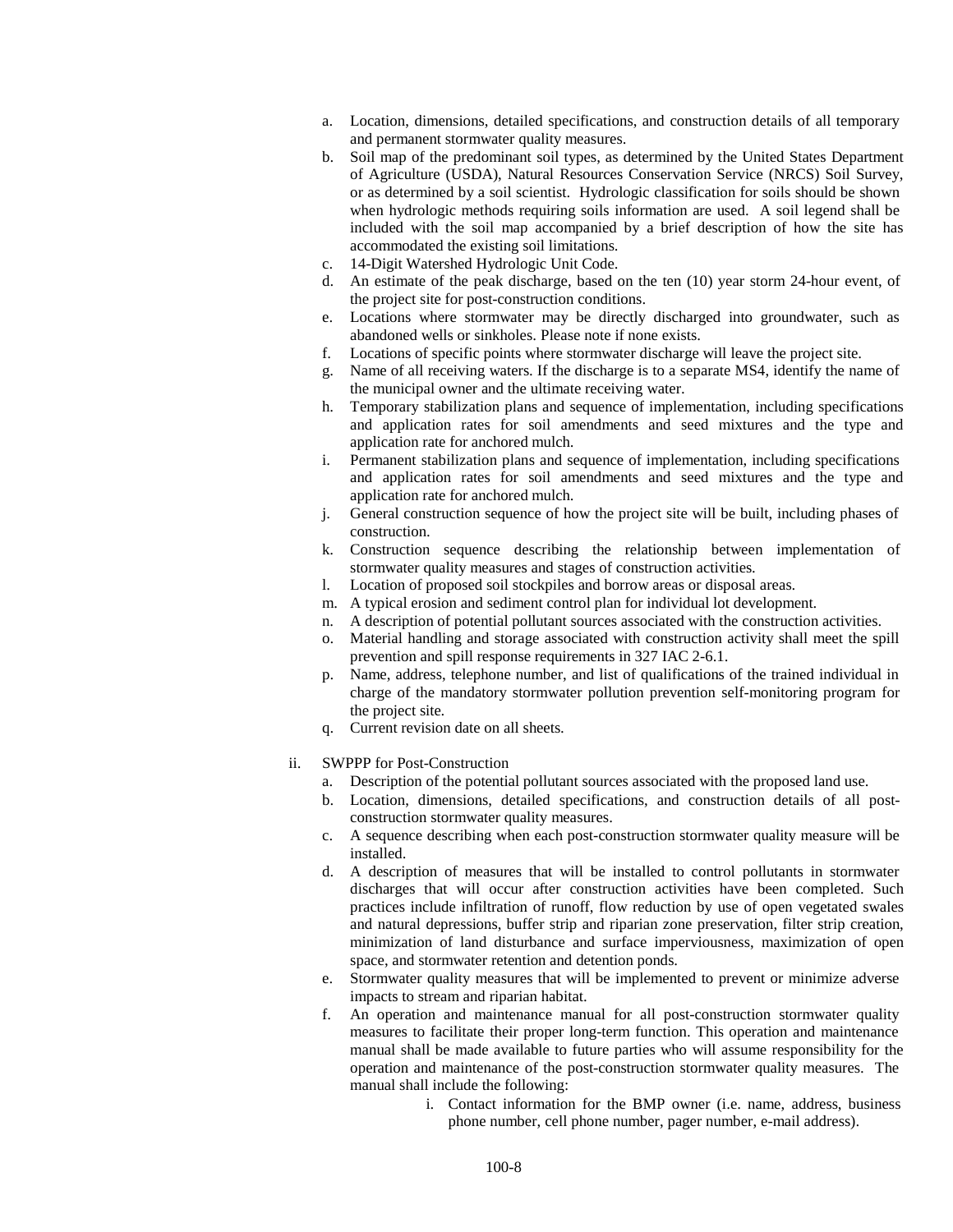- ii. A statement that the BMP owner is responsible for all costs associated with maintaining the BMP.
- iii. A right-of-entry statement allowing the City of Carmel to inspect and maintain the BMP.
- iv. Specific actions to be taken regarding routine maintenance, remedial maintenance of structural components, and sediment removal. Sediment removal procedures should be explained in both narrative and graphical forms. A tabular schedule should be provided listing all maintenance activities and dates for performing these required maintenance activities.
- v. Site drawings showing the location of the BMP and access easement, cross sections of BMP features (i.e. pond, forebay(s), structural components, etc.), and the point of discharge for stormwater treated by the BMP.

Plans submitted to the City of Carmel Technical Advisory Committee for primary plat shall include the following, in addition to requirements from other applicable City codes:

- i. Basic drainage information, including the location of proposed methods of drainage:
	- a. If a storm sewer or similar type of system is planned, show connection into stream or reservoir; distance to stream outlet; lift stations, if any; approximate size; approximate location; manholes, if any; inlets; junction boxes and other necessary appurtenances.
	- b. If surface drainage is planned (roadside ditches, swales, grassed waterways, water courses, open ditches, roll curb and gutter sections), show location of said type; location and approximate size of road culverts; and location and typical cross-section of grades, swales, waterways, roadside ditches and open ditches, if applicable.
	- c. If subsurface drain tile is planned, show location; connection to storm sewer; outlet in open drain or retention facility or other adequate outlet.
	- d. Indicate portions of site within a floodway, flood fringe, or floodplain as determined by the City of Carmel Flood Hazard Area Ordinance.
	- e. Minimum flood protection grades.
	- f. The approximate location, size, and capacity of any retention basins to be located in or directly affecting the proposed subdivision, critical pond elevations, top of bank and spillway elevations.
	- g. A statement as to whether or not the FEMA Base Flood elevation will flood portions of the property via the outfall or storm piping system.
	- h. Indicate flood routing of off-site and on-site runoff.
	- i. Basic outline of post construction stormwater quality features (locations, sizes, easements, etc.)
	- ii. Pre-Developed Drainage Report
		- a. Pre-development watershed map including any off-site drainage areas that need to be accommodated, including the fully developed right-of-way per the City of Carmel 20 year Thoroughfare Plan.
		- b. Existing conditions peak runoff calculations.
	- iii. Post-Developed Drainage Report
		- a. Post-developed watershed map including off-site drainage areas that need to be accommodated, including the fully developed right-of-way per the City of Carmel 20 year Thoroughfare Plan.
		- b. Post-developed conditions peak runoff calculations.
		- c. Detention/retention calculations
			- i. Detention volume required and detention volume provided.
			- ii. Critical storm discharge routed through pond/outlet structures
			- iii. Critical pond elevations including top bank and spillway elevations.
			- iv. Support reports/calculations

102.05 Primary Plat Submission Requirements for Residential Sites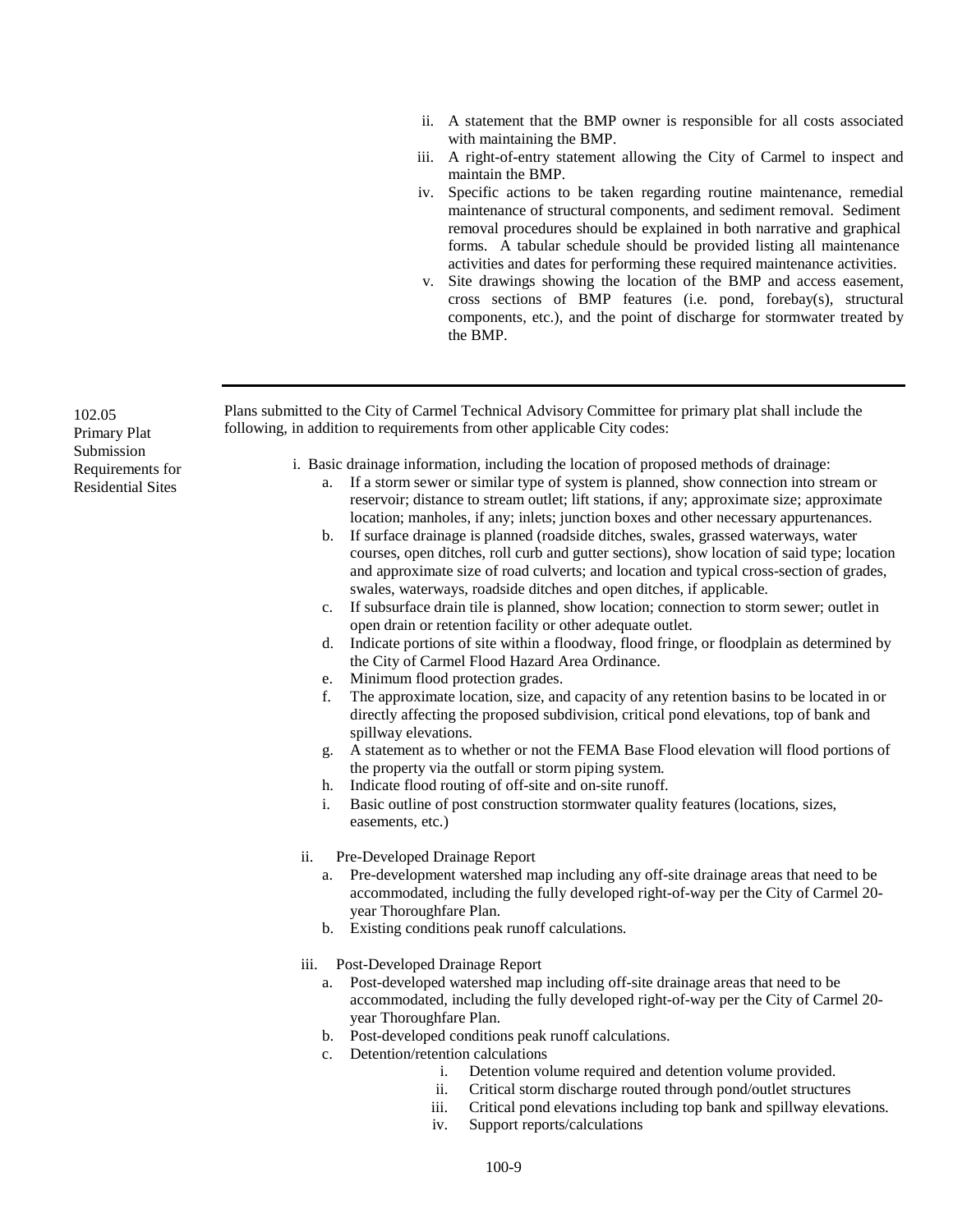| 1V. | <b>Summary Report</b> |
|-----|-----------------------|
|-----|-----------------------|

- a. Flooding potential, if any, of the proposed subdivision
- b. The expected impact of the proposed subdivision's storm water runoff on any receiving stream or downstream property.
- c. If legal drains are involved, comments from the Hamilton County Drainage Board shall be included.
- d. If a floodplain of a watershed in excess of one (1) square mile is involved, reports, recommendations, and approvals, where necessary, from the Indiana Natural Resources Commission shall be included.
- e. General statement and supporting documentation demonstrating that detention of the fully developed right-of-way per the City of Carmel 20-year Thoroughfare Plan has been accommodated in the detention facility per Section 302 of this manual, and piping has been sized to convey runoff from the right-of-way to interior ponds.

102.06 Secondary Plat Submission Requirements for Residential Sites 102.07 ADLS Development Plan Submission Plans submitted to the City of Carmel Technical Advisory Committee for secondary plat shall include the following, in addition to the requirements of other applicable City codes: i. Construction Plans (Section 102.02) ii. Stormwater Drainage Technical Report (Section 102.03) iii. Stormwater Pollution Prevention Plan (Section 102.04) Plans submitted to the City of Carmel Technical Advisory Committee as part of the ADLS/DP approval process, shall include the following, in addition to the requirements of other applicable City codes: i. Construction Plans (Section 102.02) ii. Stormwater Drainage Technical Report (Section 102.03) iii. Stormwater Pollution Prevention Plan (Section 102.04) 102.08 For individual lots disturbing less than 1 acre, developed within a larger permitted project, a formal review

Review of Individual Lots Within a Permitted Project

and issuance of an Individual Lot Plot Plan Permit will be required before a building permit can be issued. All stormwater management measures necessary to comply with the City of Carmel's Stormwater Management Ordinance shall be implemented in accordance with permitted plan for the larger project.

The following information shall be submitted to the City of Carmel, for review and acceptance, by the individual lot owner as part of a request for review and issuance of an Individual Lot Plot Plan Permit that shall be obtained prior to the issuance of a building permit.

- A. The individual lot operator shall complete a Residential Lot Plot Plan Permit Request and pay the applicable fee.
- B. A certified site layout for the subject lot and all adjacent lots showing building pad location, dimensions, and elevations, and the drainage patterns and swales.
- C. Erosion and sediment control plan that, at a minimum, includes the following measures: i. Installation and maintenance of a stable construction site access.
	- ii. Installation and maintenance of appropriate perimeter erosion and sediment control measures prior to land disturbance.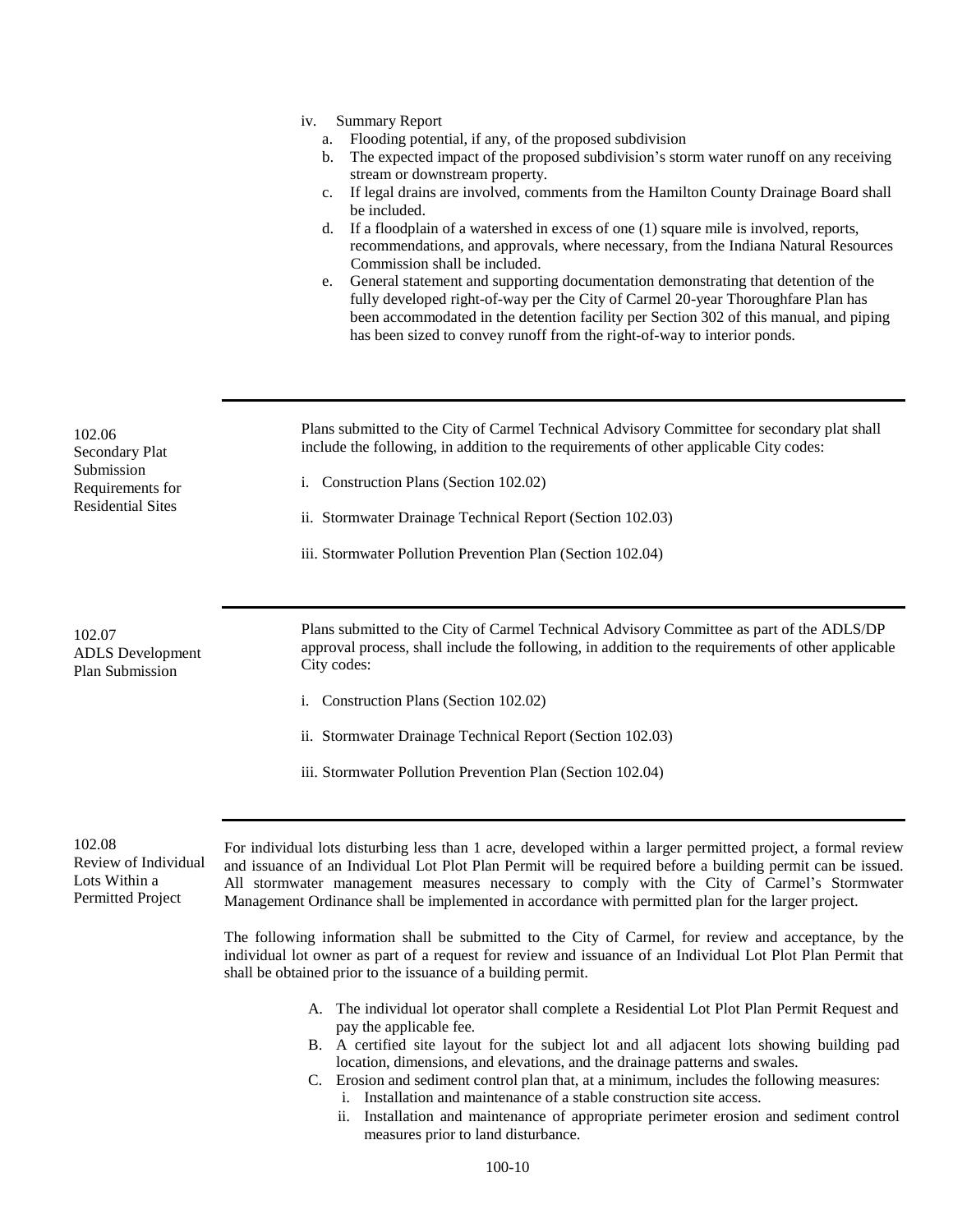- iii. Minimization of sediment discharge and tracking from the lot.
- iv. Clean up of sediment that is either tracked or washed onto roads. Bulk clearing of sediment shall not include flushing the area with water. Cleared sediment shall be redistributed or disposed of in a manner that is in compliance with all applicable statutes and rules.
- v. Adjacent lots disturbed by an individual lot operator shall be repaired and stabilized with temporary or permanent surface stabilization.
- vi. Self-monitoring program including plan and procedures.
- D. Name, address, telephone number, and list of qualifications of the trained individual in charge of the mandatory stormwater pollution prevention self-monitoring program for the project site.

The individual lot owner is responsible for installation and maintenance of all erosion and sediment control measures until the site is stabilized.

102.09 Changes to Plans Any changes or deviations in the detailed plans and specifications after approval of the applicable stormwater management permit shall be filed with, and accepted by, the City of Carmel prior to the land development involving the change. Copies of the changes, if accepted, shall be attached to the original plans and specifications.

#### **SECTION 103 RECORD DRAWINGS**

103.01 As-built or Record Drawings

As part of the final acceptance process, record drawings of the stormwater facilities shall be submitted to the City of Carmel

After completion of construction of the project and before final project acceptance of the stormwater management plan (the issuance of a "verified" NOT or release of performance sureties), a professionally prepared and certified record drawings ('as-built' set of plans) by a Professional Engineer or licensed Land Surveyor registered in the State of Indiana shall be submitted to the City of Carmel for review. Additionally, a digital copy of the record drawings ('as-built' plans) as well as finalized digital versions of all analyses, models, manuals, and reports that are consistent with the as-built conditions are required in a format accepted by the City of Carmel and the Digital Submission policy. Data shall include, but not be limited to:

- A. Pipe size and pipe material
- B. Invert elevations
- C. Top rim elevations
- D. Pipe structure lengths
- E. BMP types, dimensions, and boundaries/easements
- F. "As-planted" plans for BMPs, as applicable
- G. Data and calculations showing detention basin storage volume
- H. Data and calculations showing BMP treatment capacity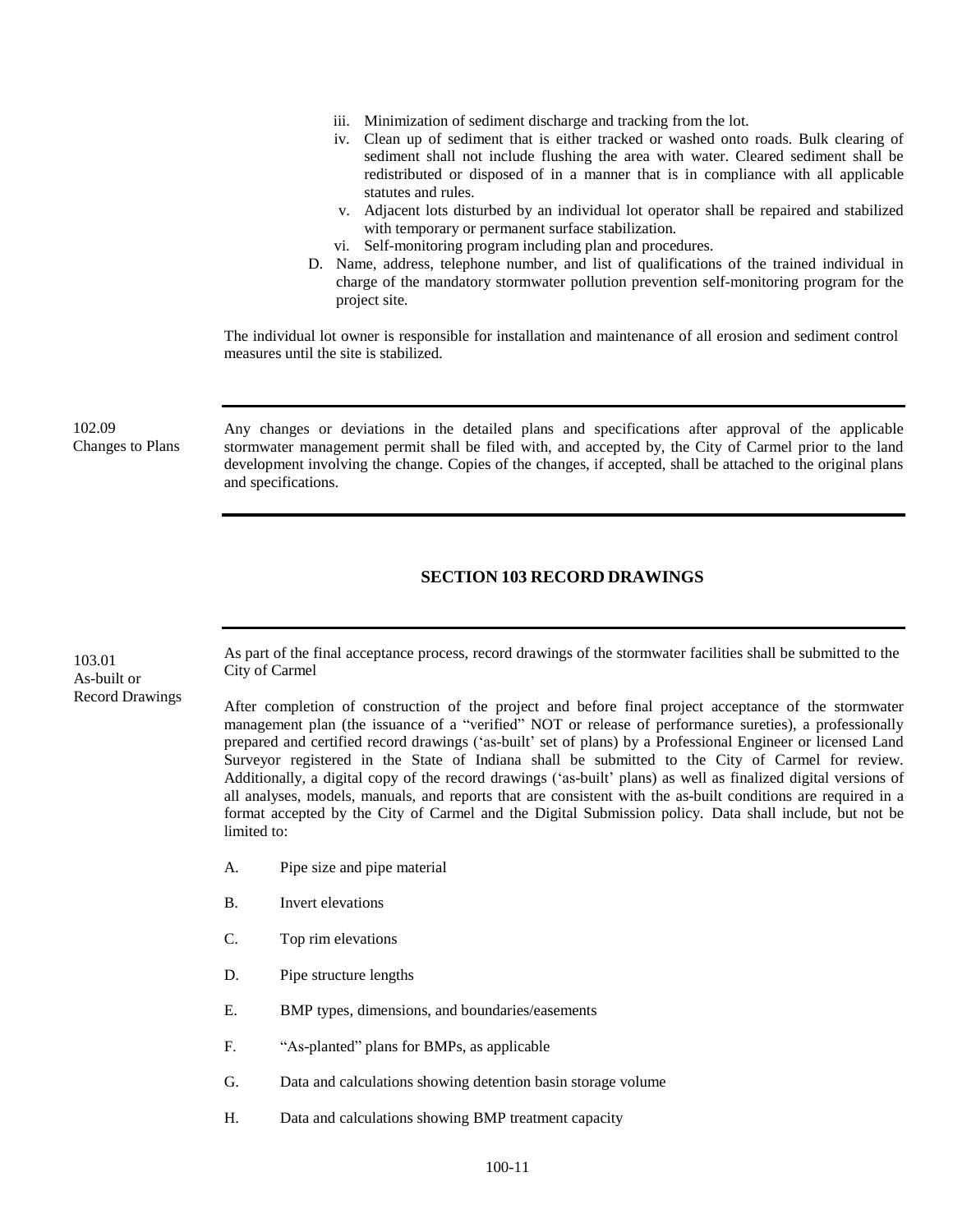- I. Flowline of rear and/or side yard swales at fifty (50) foot intervals or at lot lines
- J. Horizontal alignment of storm drain pipes, culverts, streets, and storm drain structures, to a minimum accuracy of  $+/-$  two (2) feet
- K. The horizontal locations and/or bank cross sections for all detention/retention facilities or other information sufficient to verify that the constructed detention/retention facility provides the required minimum runoff storage volumebe in accordance with Hamilton County Record Drawing and Digital Submission Standards established under Hamilton County Ordinance 4-11-05-A and its amendments.
- L. Any other pertinent data relevant to the completed storm drainage system and stormwater management facilities.
- M. Other data required by the Digital Submission Policy.

#### **SECTION 104 OTHER REQUIREMENTS**

Each development shall design, provide, and install a stormwater collection and conveyance system to include storm sewer piping, inlets, catch basins and manholes, and an adequately sized stormwater detention facility, and rear yard or other swales such that adequate drainage per the standards of this manual of streets, roadways, alleys, lots, yards, open areas, parking facilities, etc. is provided.

- 1. All swales shall be installed with a subsurface drain.
- 2. A rear-yard subsurface drain shall be installed with outlets/connection points for each lot or anticipated connection point.

Maximum yard slopes are 3:1 where soil has been disturbed during construction processes. Finished floor elevation or the lowest building entry elevation shall be no less than 6 inches above finished grade around the building. Also, the building's lowest entry elevation that is adjacent to and facing a road shall be a minimum of 12 inches above the road elevation.

All buildings shall have a minimum flood protection grade shown on the secondary plat. Minimum Flood Protection Grade of all structures fronting a pond or open ditch shall be no less than 2 feet above any adjacent 100-year local or regional flood elevations, whichever is greater, for all windows, doors, pipe entrances, window wells, and any other structure member where floodwaters can enter a building.

For all structures located in the Special Flood Hazards Area (SFHA) as shown on the FEMA maps, the lowest floor elevations of all residential, commercial, or industrial buildings shall be such that Lowest Floor elevation, including basement, shall be at the flood protection grade and therefore have 2 feet of freeboard above the 100-year flood elevation.

The Lowest Adjacent Grade for residential, commercial, or industrial buildings outside a FEMA or IDNR designated floodplain shall have two feet of freeboard above the flooding source's 100-year flood elevation under proposed conditions. Lowest Adjacent Grade is the elevation of the lowest grade adjacent to a structure, where the soil meets the foundation around the outside of the structure (including structural members such as basement walkout, patios, decks, porches, support posts or piers, and rim of the window well.

For areas outside a FEMA or IDNR designated floodplain, the Lowest Adjacent Grade (including walkout basement floor elevation) for all residential, commercial, or industrial buildings adjacent to ponds shall be

104.02 Grading and Building Pad Elevations

104.01 Minimum Requirements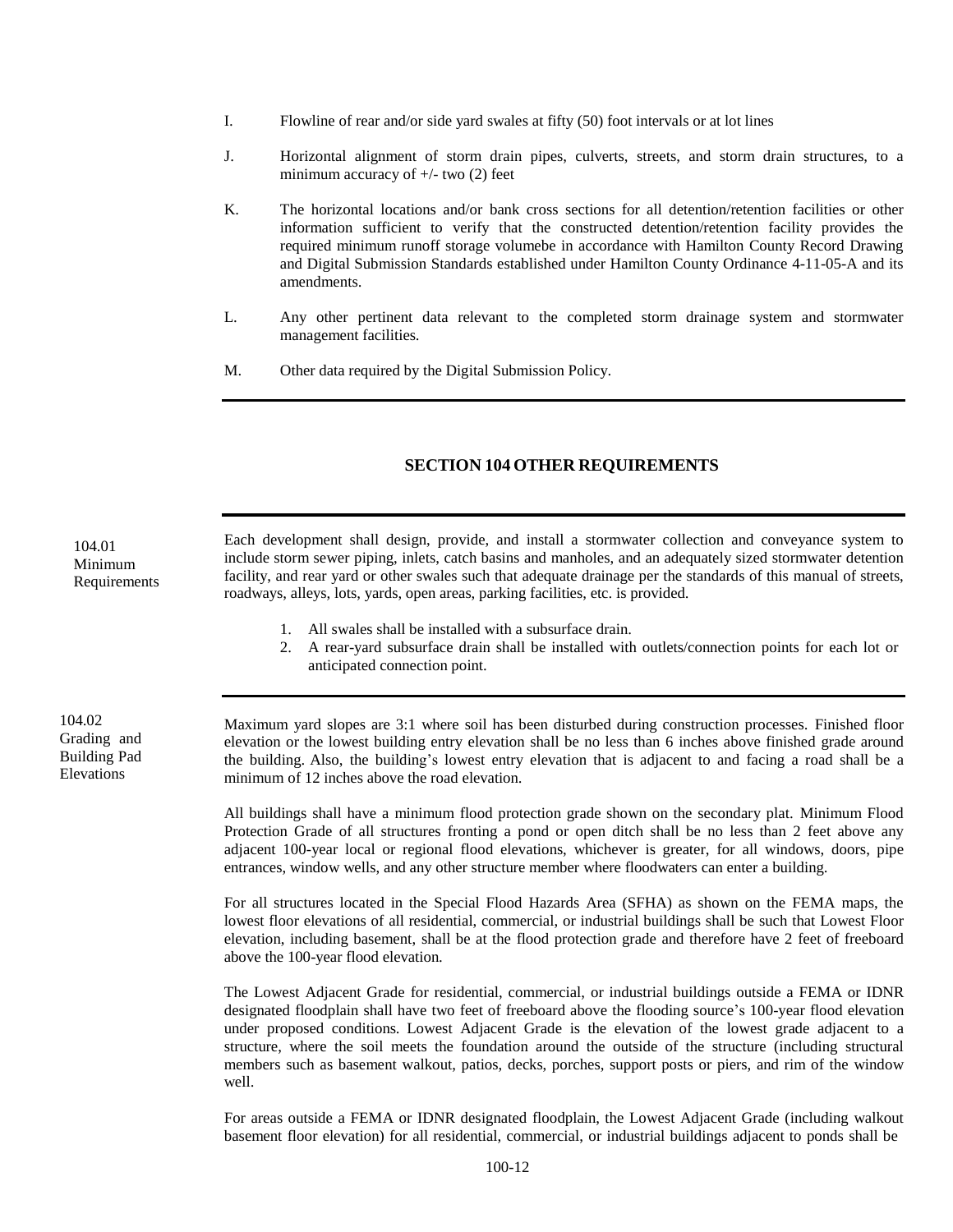set a minimum of 2 feet above the 100-year pond elevation or 2 feet above the emergency overflow weir elevation, whichever is higher. In addition to the Lowest Adjacent Grade requirements, any basement floor shall be at least a foot above the permanent water level (normal pool elevation).

Special considerations, based on detailed geotechnical analysis, should be made prior to considering placement of any basement below the 100-year flood elevation of an adjacent flooding source or pond.

All premises shall be graded so as to prevent the accumulation of stagnant water thereon, within any structure located thereon, or on other premises. Stagnant water shall be determined as any accumulation that has not dispersed within seven (7) days of the last recorded local rainfall, with the exception of Stormwater Detention or Stormwater Quality Facilities approved and or permitted by the City of Carmel. Grading, filling, excavating or any change in the grade of any premises is permitted outside of platted or dedicated easements or rights-of-way, but shall be acceptable in appearance, shall not cause, create or result in or represent the potential to cause, create or result in a Detriment (as defined in the City of Carmel Property Maintenance Code), and shall not result in the diversion of stormwater to surrounding properties. Any obstruction of the natural flow of drainage in the City of Carmel is prohibited.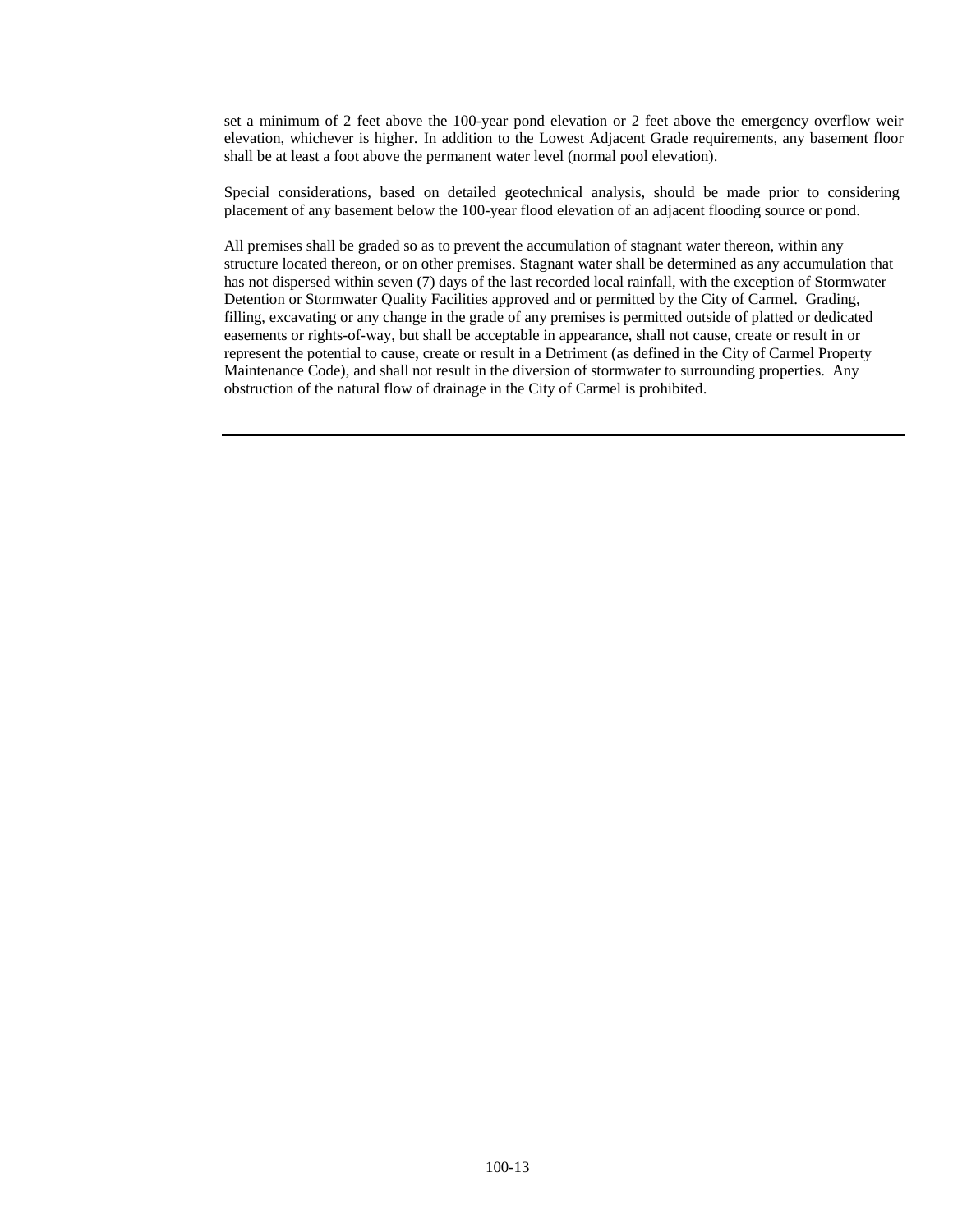|                  |                                                                                                          | Pre-Development |                                  |              |              |                | post-development |                                  |              |              |                |
|------------------|----------------------------------------------------------------------------------------------------------|-----------------|----------------------------------|--------------|--------------|----------------|------------------|----------------------------------|--------------|--------------|----------------|
| Site Outlet<br># | Item                                                                                                     | D.A.<br>(ac)    | Depress.<br>Storage?<br>(yes/no) | $2 -$<br>Yr. | $10-$<br>Yr. | $100 -$<br>Yr. | D.A.<br>(ac)     | Depress.<br>Storage?<br>(yes/no) | $2 -$<br>Yr. | $10-$<br>Yr. | $100 -$<br>Yr. |
| $\,1\,$          | Default Unit<br>Discharge<br>Allowable<br><b>Release Rate</b><br>(cfs/acre)                              |                 |                                  |              |              |                |                  |                                  |              | 0.1          | 0.3            |
|                  | Basin-Specific<br>Unit Discharge<br>Allowable<br>Release Rate,<br>if any<br>(cfs/acre)                   |                 |                                  |              |              |                |                  |                                  |              |              |                |
|                  | Unit Discharge<br>Allowable<br><b>Release Rate</b><br>Based on D/S<br>Restrictions, if<br>any (cfs/acre) |                 |                                  |              |              |                |                  |                                  |              |              |                |
|                  | Adopted Unit<br>Discharge<br>Allowable<br><b>Release Rate</b><br>(cfs/acre)                              |                 |                                  |              |              |                |                  |                                  |              |              |                |
|                  | Allowable<br><b>Release Rate</b><br>(cfs)                                                                |                 |                                  |              |              |                |                  |                                  |              |              |                |
|                  | Modeling<br>Results (cfs)                                                                                |                 |                                  |              |              |                |                  | no                               |              |              |                |

#### **Table 102-1: Allowable Release rate Determination and Modeling Results**

#### **Table 104-1: Listing of Post-Construction Stormwater Quality BMPs Proposed to be Accepted as Part of Hamilton County Regulated Drainage System**

| Structure<br>Number | <b>BMP</b> Name | <b>BMP</b> Description | <b>BMP</b> Location |
|---------------------|-----------------|------------------------|---------------------|
|                     |                 |                        |                     |
|                     |                 |                        |                     |
|                     |                 |                        |                     |
|                     |                 |                        |                     |
|                     |                 |                        |                     |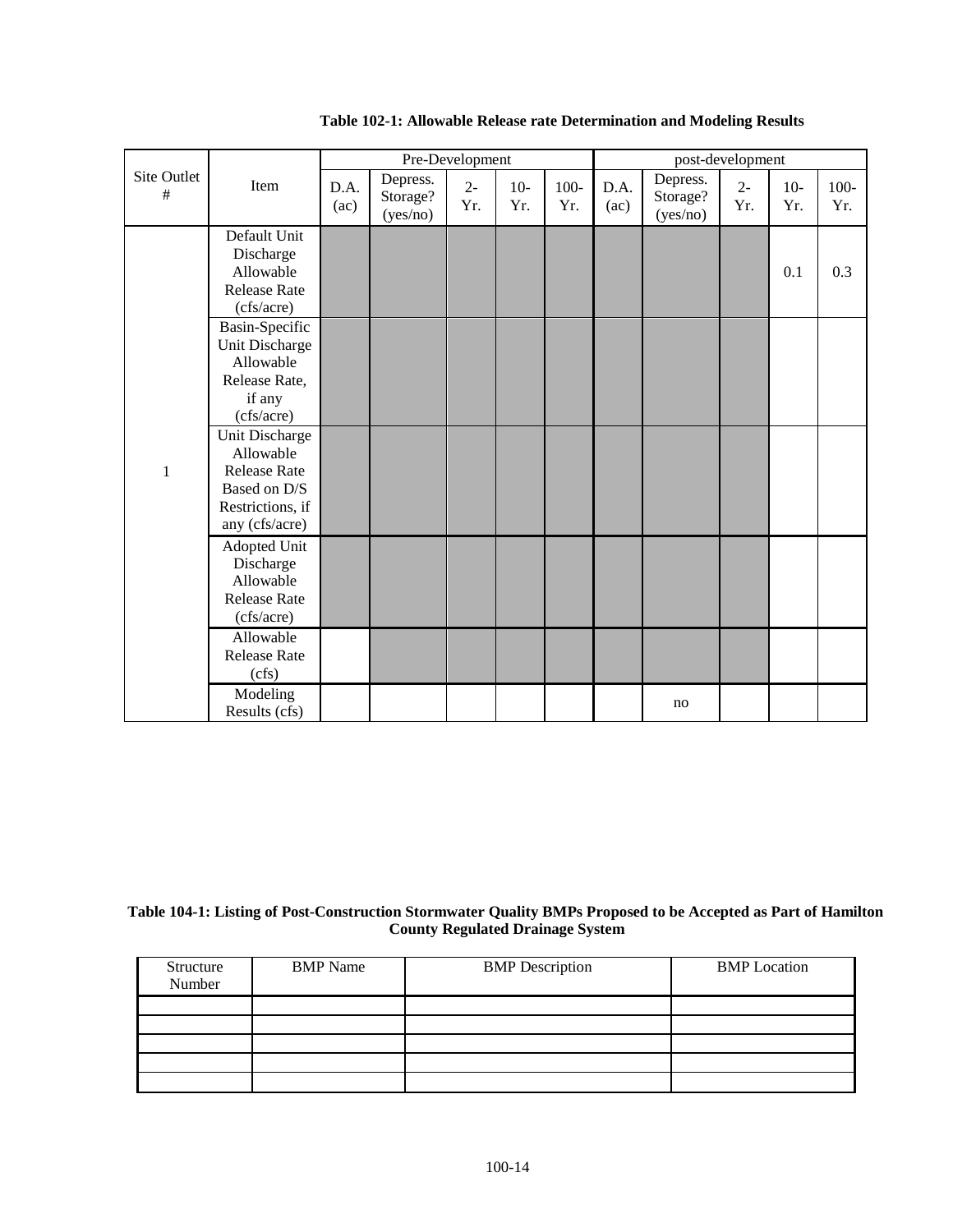

Exhibit 102-1: Flow Chart of the Stormwater Plan Review/Permit Process